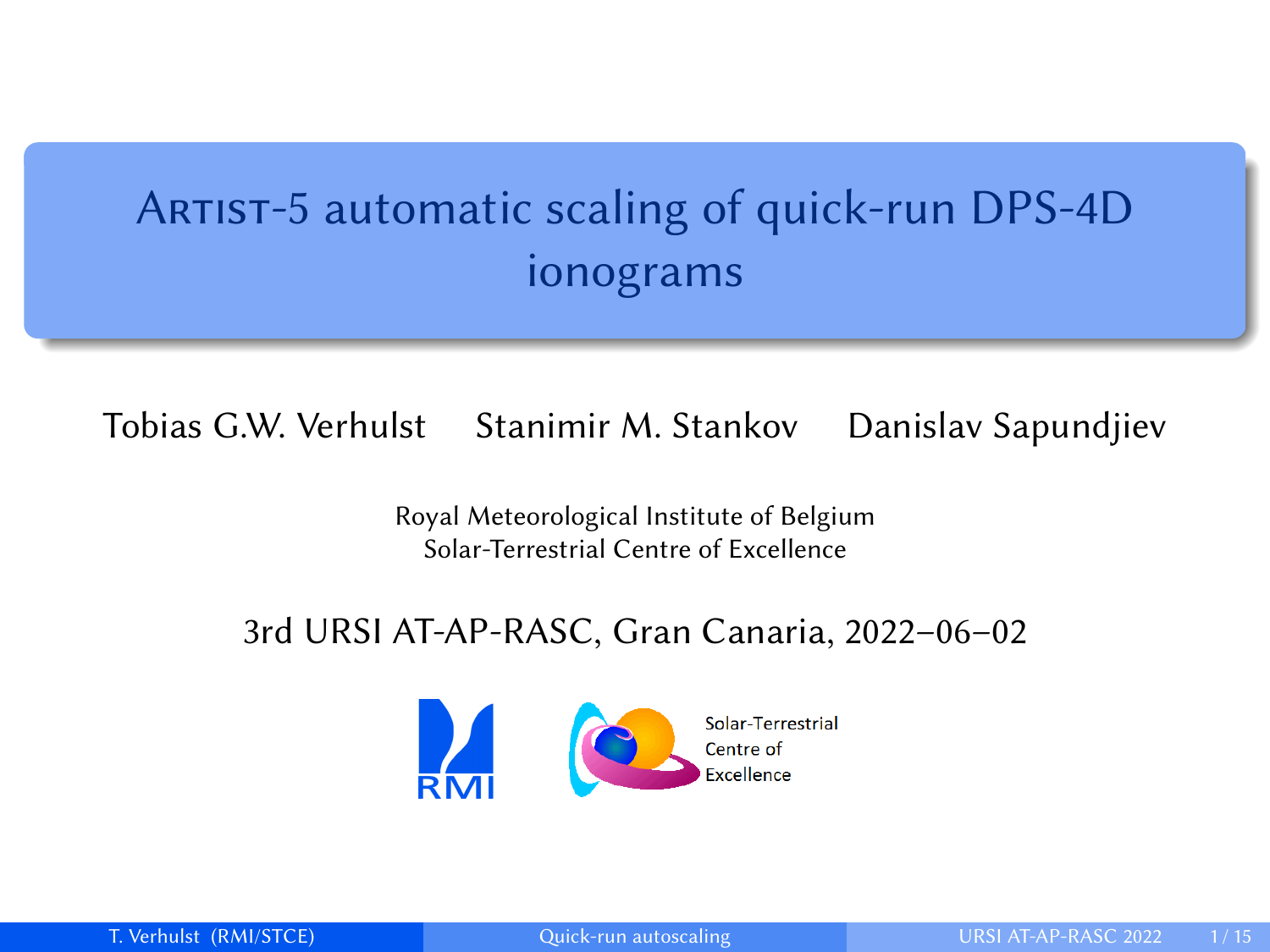## **[Introduction](#page-2-0)**

2 [Summary of results for "normal" ionograms](#page-4-0)

[Data set of corrected quick-run ionograms](#page-6-0)

4 [Residuals for quick-run ionograms](#page-7-0)

### **[Conclusions](#page-13-0)**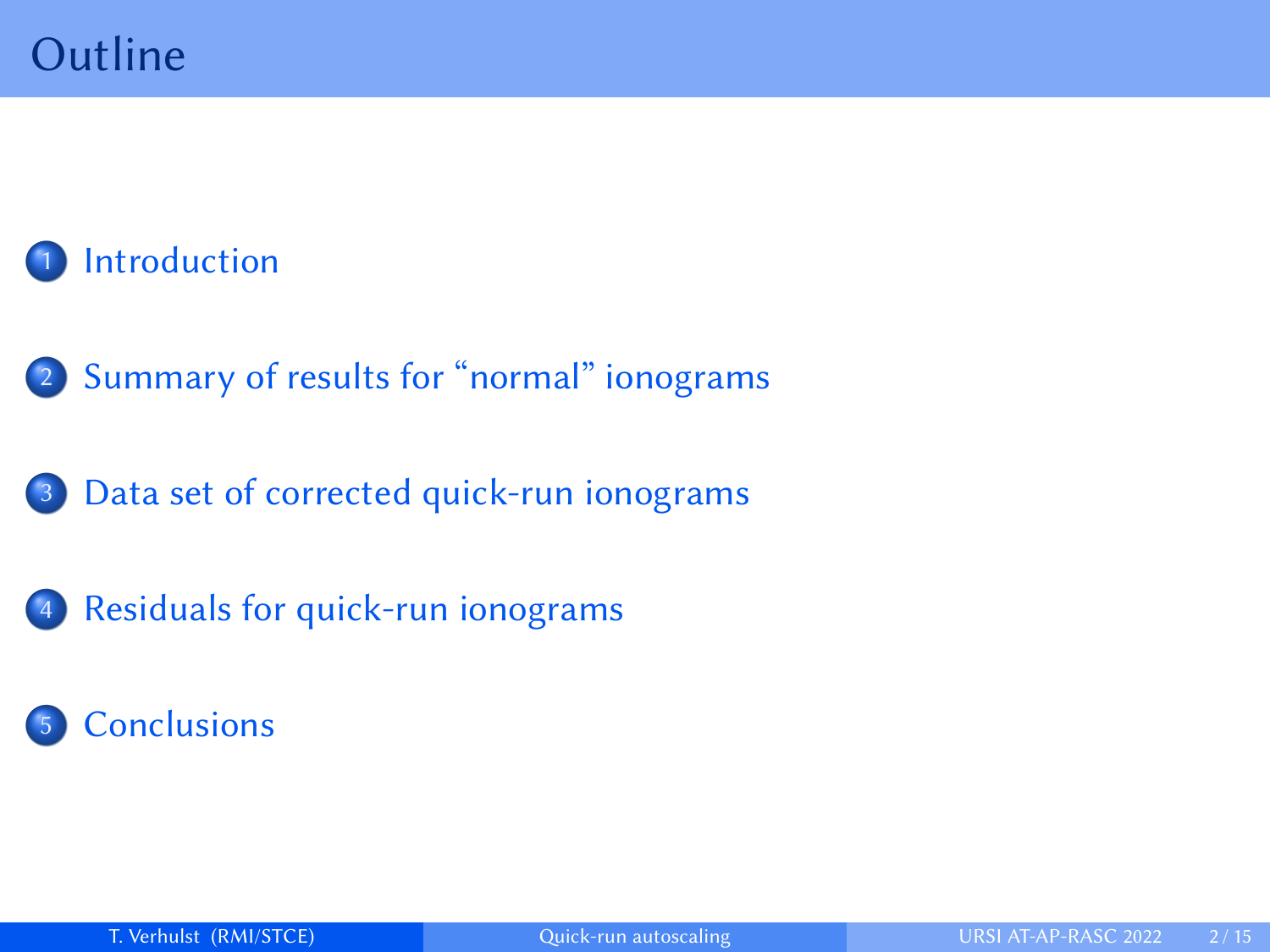<span id="page-2-0"></span>Previously, at Ursi-GASS 2021...

- We presented a statistical analysis of the performance of ARTIST-5 autoscaler for processing ionograms from the Dourbes observatory, deducing 95% error bounds.
- This analysis was based on the "standard" ionograms, which are produced during routine operations.
- Results were generally excellent, but...

The performance under high-candence operating conditions during the 2015 solar eclipse looked not so great. That campaign only comprised a few hundred quick ionograms. Here, we will show the analyses of a larger data set.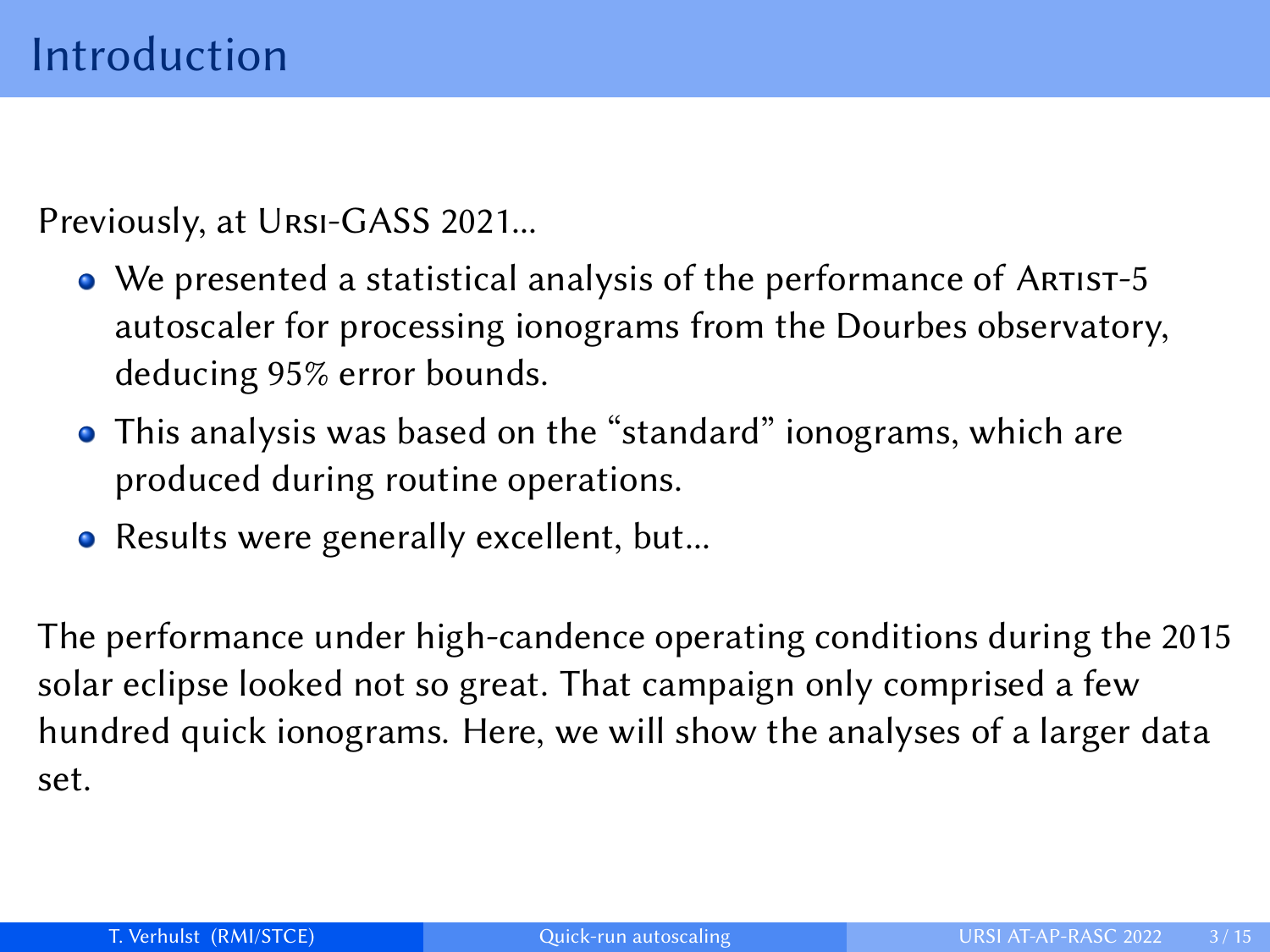Typical "standard" and "quick-run" ionogram settings used for the DPS-4D sounder at the Dourbes observatory.

| Parameter             | Standard                    | Quick-run                   |
|-----------------------|-----------------------------|-----------------------------|
| Frequency range       | $1-16$ Mhz                  | $1-10$ MHz                  |
| Height range          | 80-1357.5 km                | 80-717.5 km                 |
| Coarse frequency step | 50 kHz                      | 50 kHz                      |
| Fine steps            | 2 steps, 5 kHz, multiplexed | 2 steps, 5 kHz, multiplexed |
| Integrated repeats    | 8                           | 4                           |
| Wave form             | 16-chip pulse encoded       | 66.667 $\mu$ s short pulse  |
| Polarization          | O & X                       | only O                      |
| Total runtime         | 3'12.67''                   | 14.510''                    |

#### Not all quick-run ionograms are created equal!

In this study we combine results obtained with different configurations, but the precise settings can matter (a lot).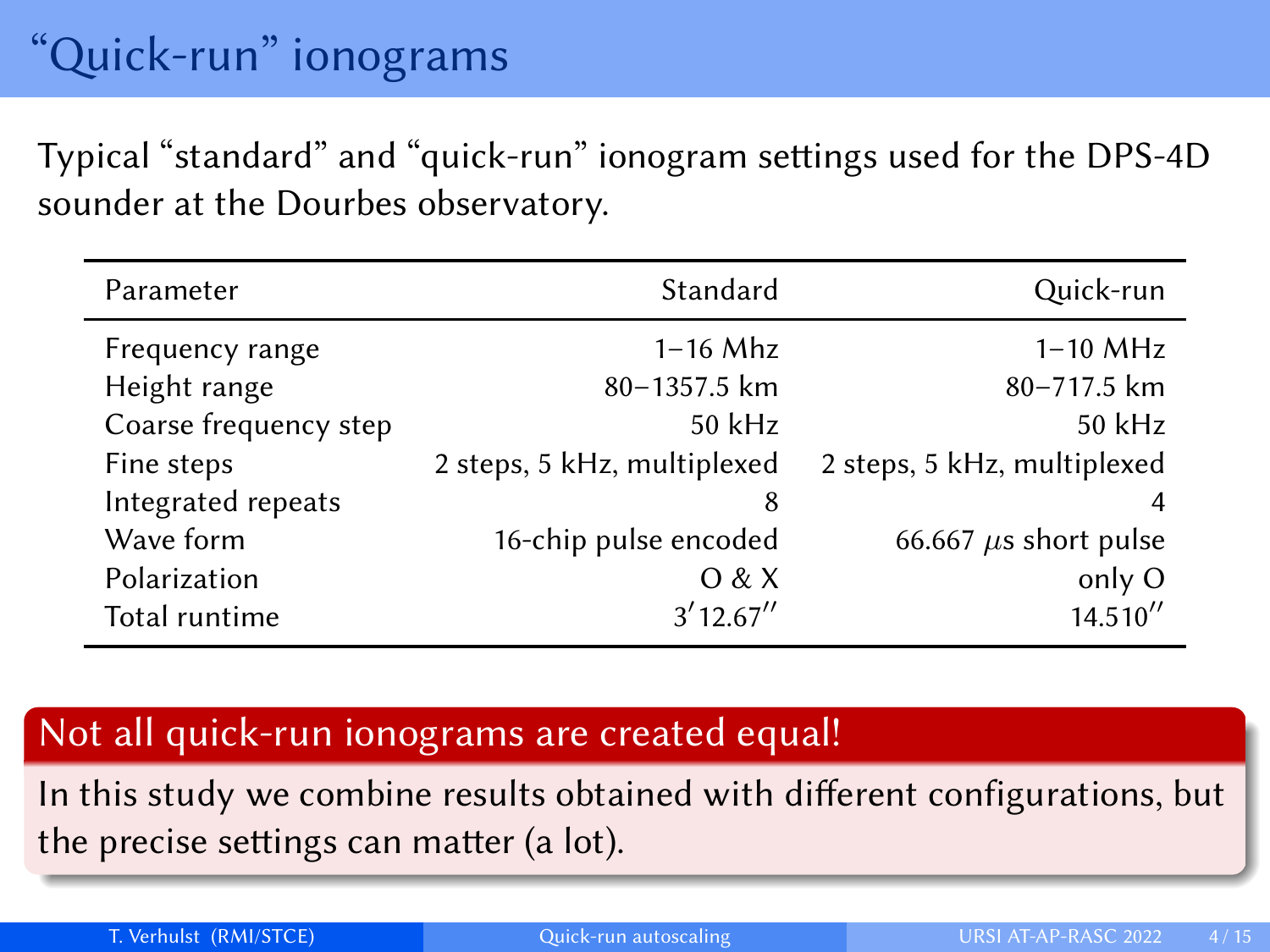# <span id="page-4-0"></span>Results for standard ionograms

The ARTIST-5 autoscaler was found to be quite reliable.

| Characteristic  | 95% interval    |
|-----------------|-----------------|
| $f_0F_2$ [MHz]  | $(-0.35,+0.25)$ |
| $h'F_2$ [km]    | $(-115,+45)$    |
| $f_oF_1$ [MHz]  | $(-0.60,+0.40)$ |
| $h'F$ [km]      | $(-95, +35)$    |
| $f_0E$ [MHz]    | $(-0.30,+0.30)$ |
| $h'E$ [km]      | $(-6,+6)$       |
| foEs [MHz]      | $(-0.80,+0.35)$ |
| $h'Es$ [km]     | $(-18, +16)$    |
| MUF(3000) [MHz] | $(-0.55,+0.50)$ |
| M(3000)         | $(-0.20,+0.25)$ |

95% confidence intervals are generally small. Most errors are of a few distinct types, can be filtered out by simple heuristics.

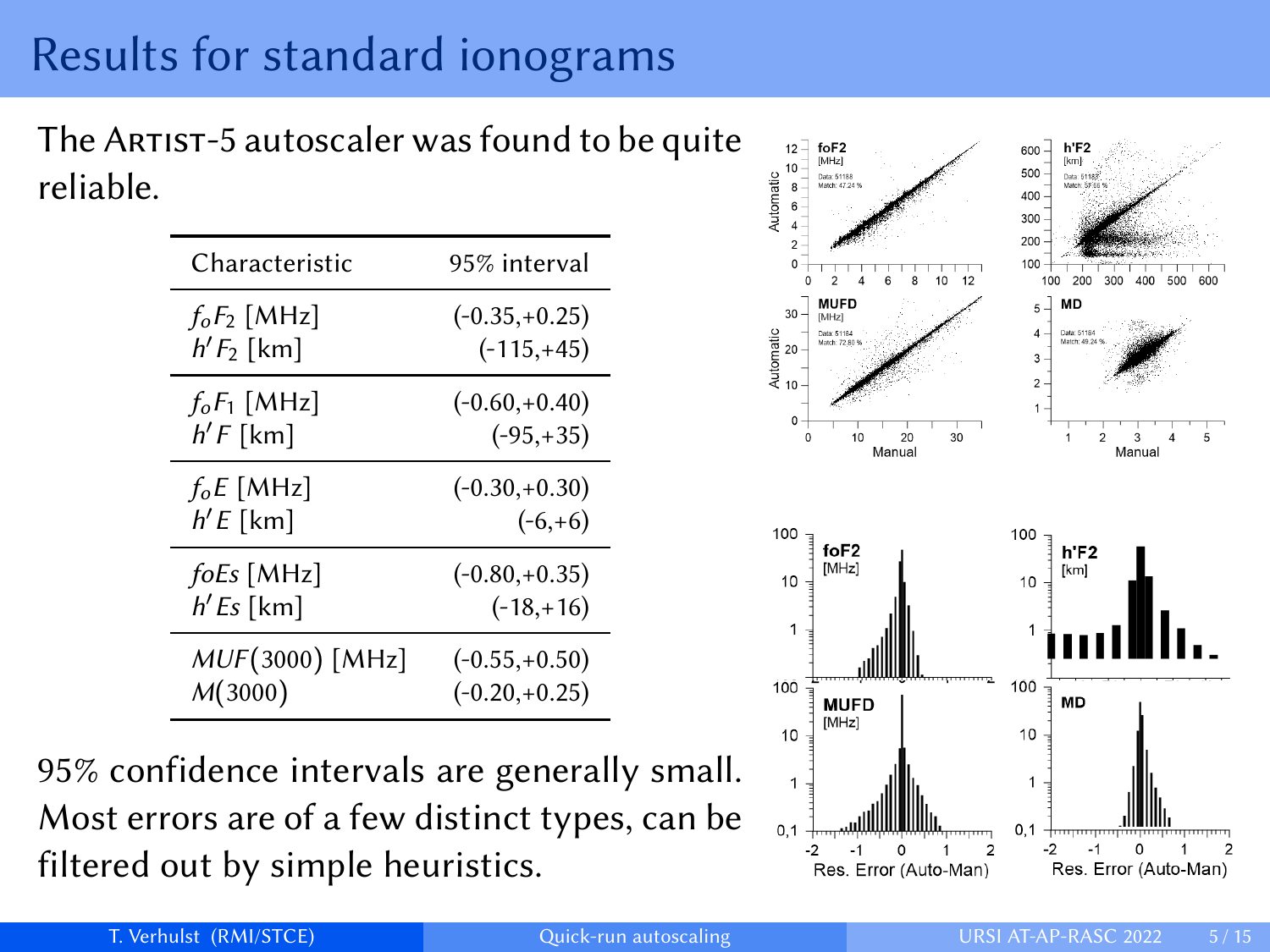A few hours of high-cadence soundings ran in Dourbes on March 20, 2015 during a solar eclipse.



The performance of ARTIST looks a little worse during the campaign.

### The question:

Is this really the case?

With little data (and during an eclipse) it is difficult to be sure.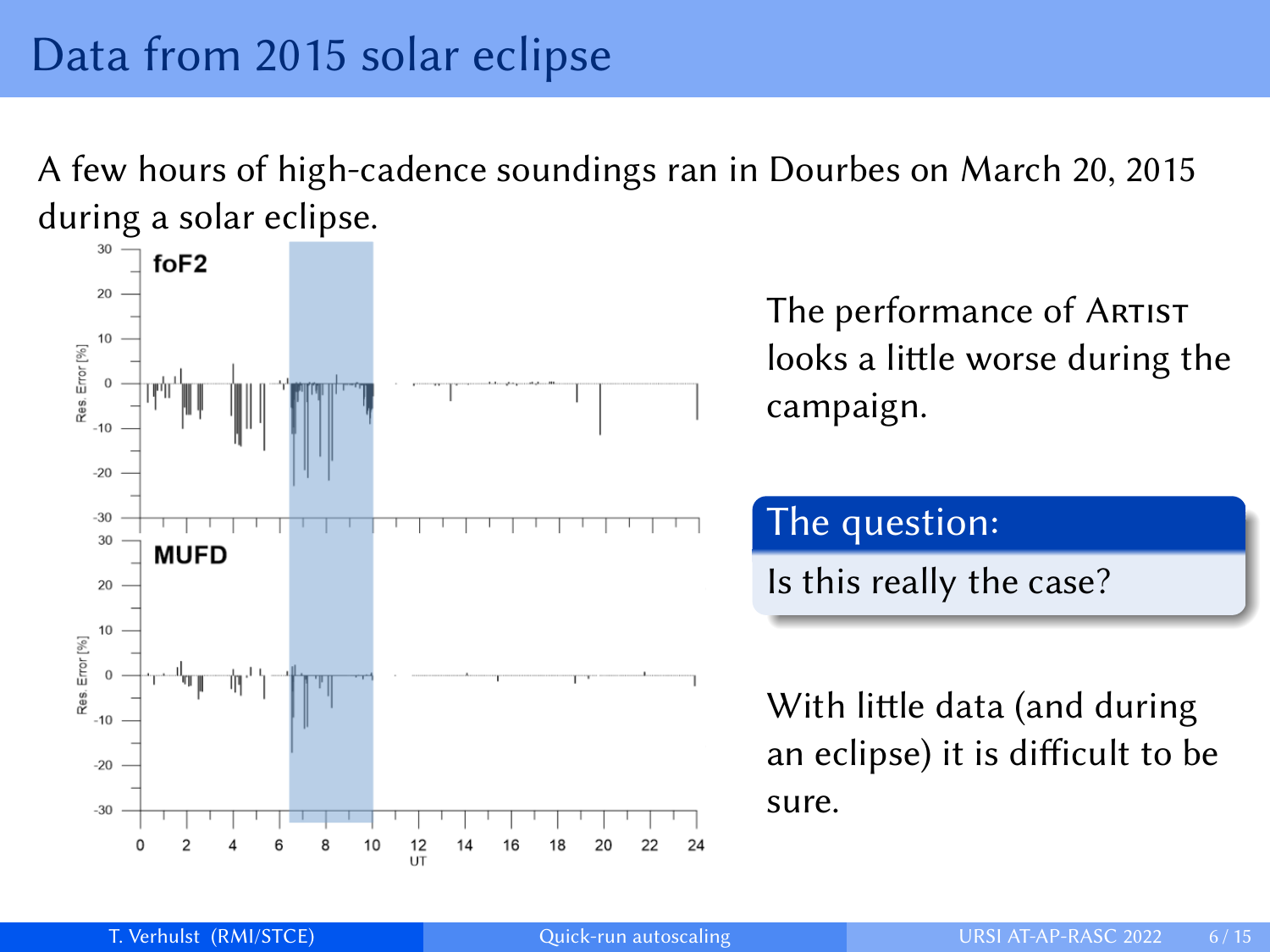<span id="page-6-0"></span>Quick-run ionograms were produced during various campaigns intended to investigate meteor induced Es traces.

These were run on the following days: 9 August 2018, 18 November 2018, 12 August 2019.

Also included are data from the solar eclipse campaigns of 2015 (March 20  $\&$  21) and 2017 (August 21  $\&$  22), but these are only partial days.

In total, we have 4,163 manually scaled quick-run ionograms available (compared to about 51,000 standard ionograms).

Limitations: the data is not uniformly distributed over seasons and solar cycle. Also, this analysis is done for a mid-latitude station.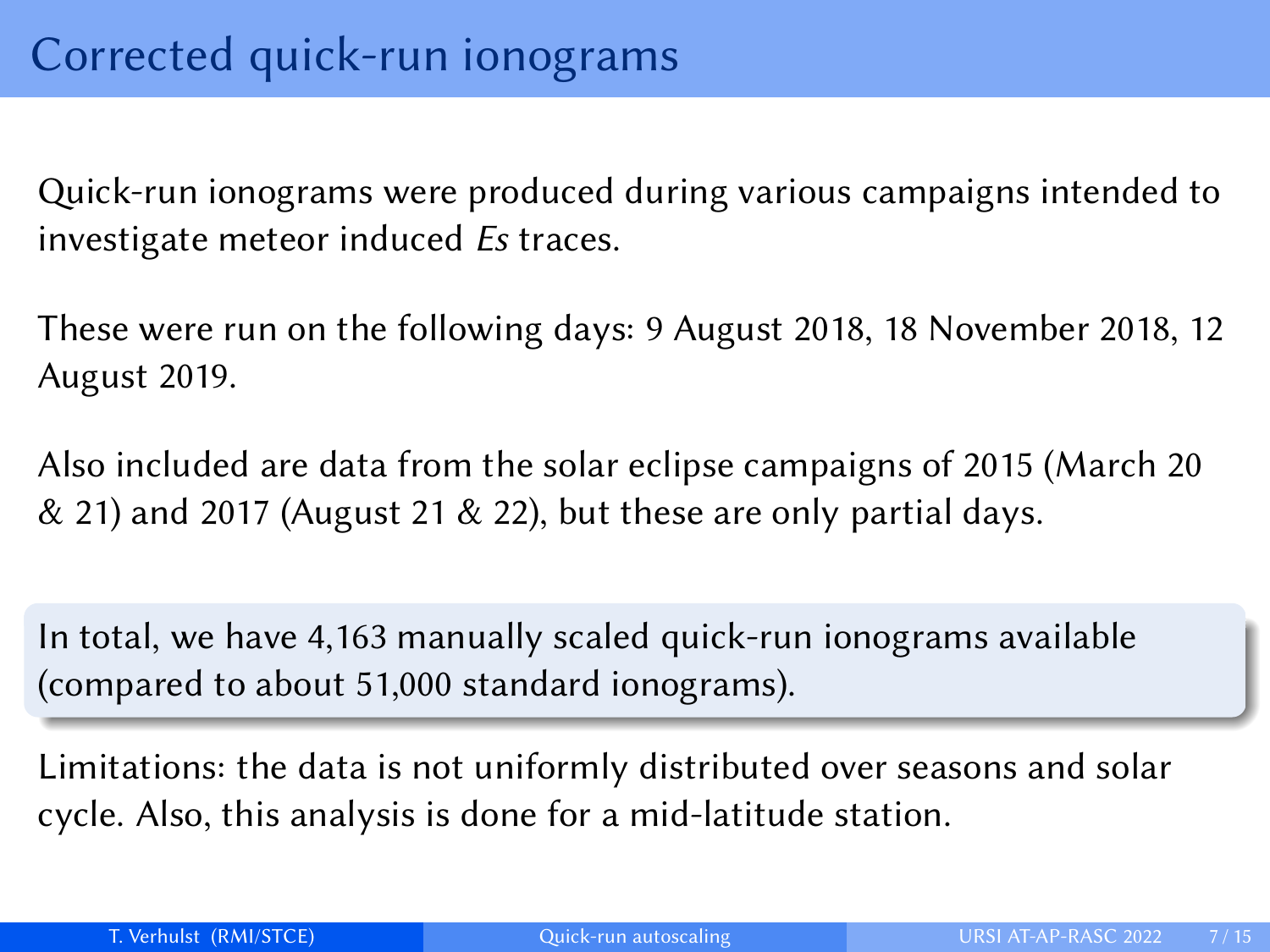<span id="page-7-0"></span> $F_2$  layer



The scaling of  $F_2$  layer is a little worse for quick-run ionograms. In particular the asymmetry is exacerbated.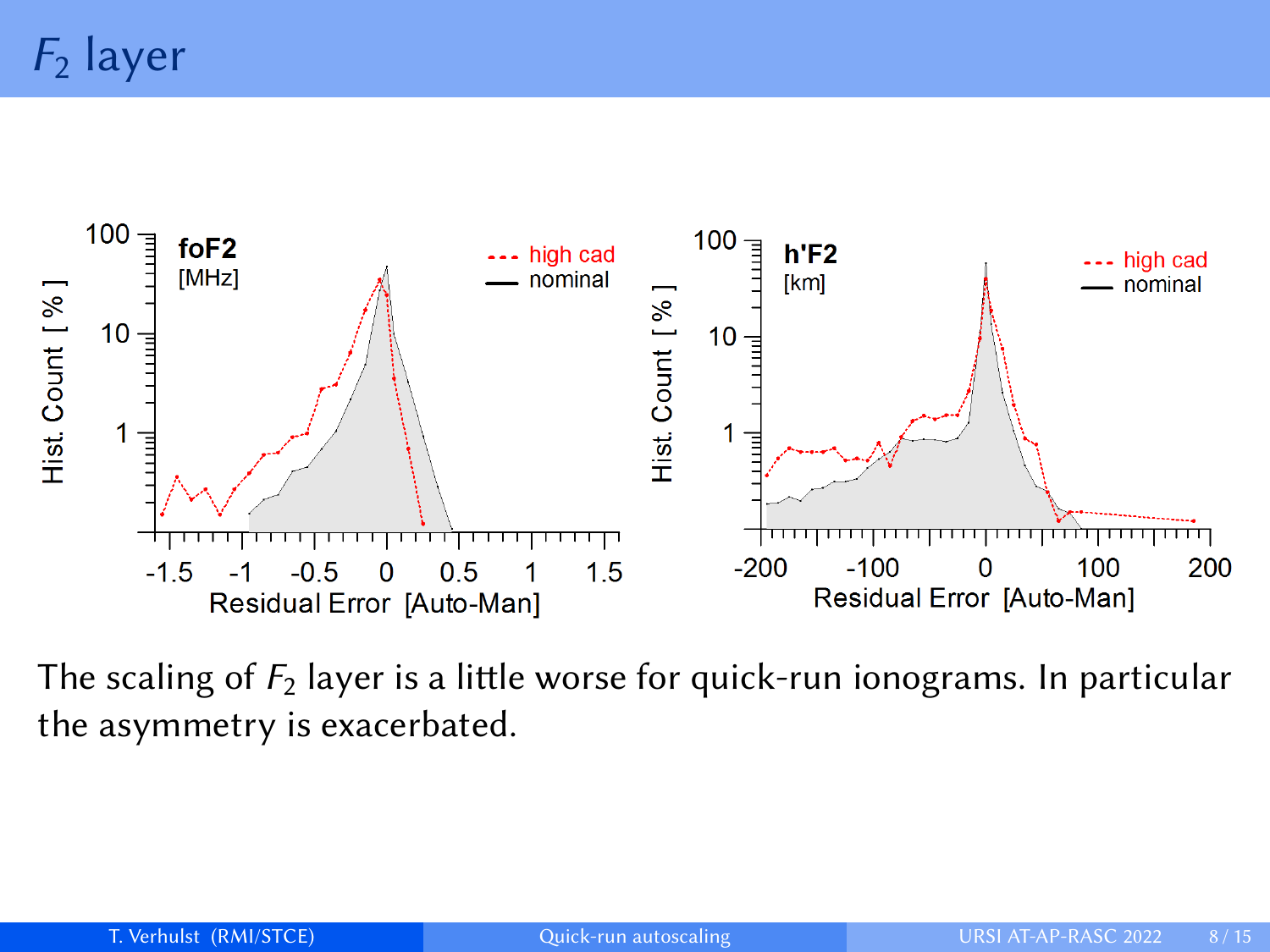$F_1$  layer



For the  $F_1$  layer, there are somewhat more extreme residuals; but again results are mostly similar.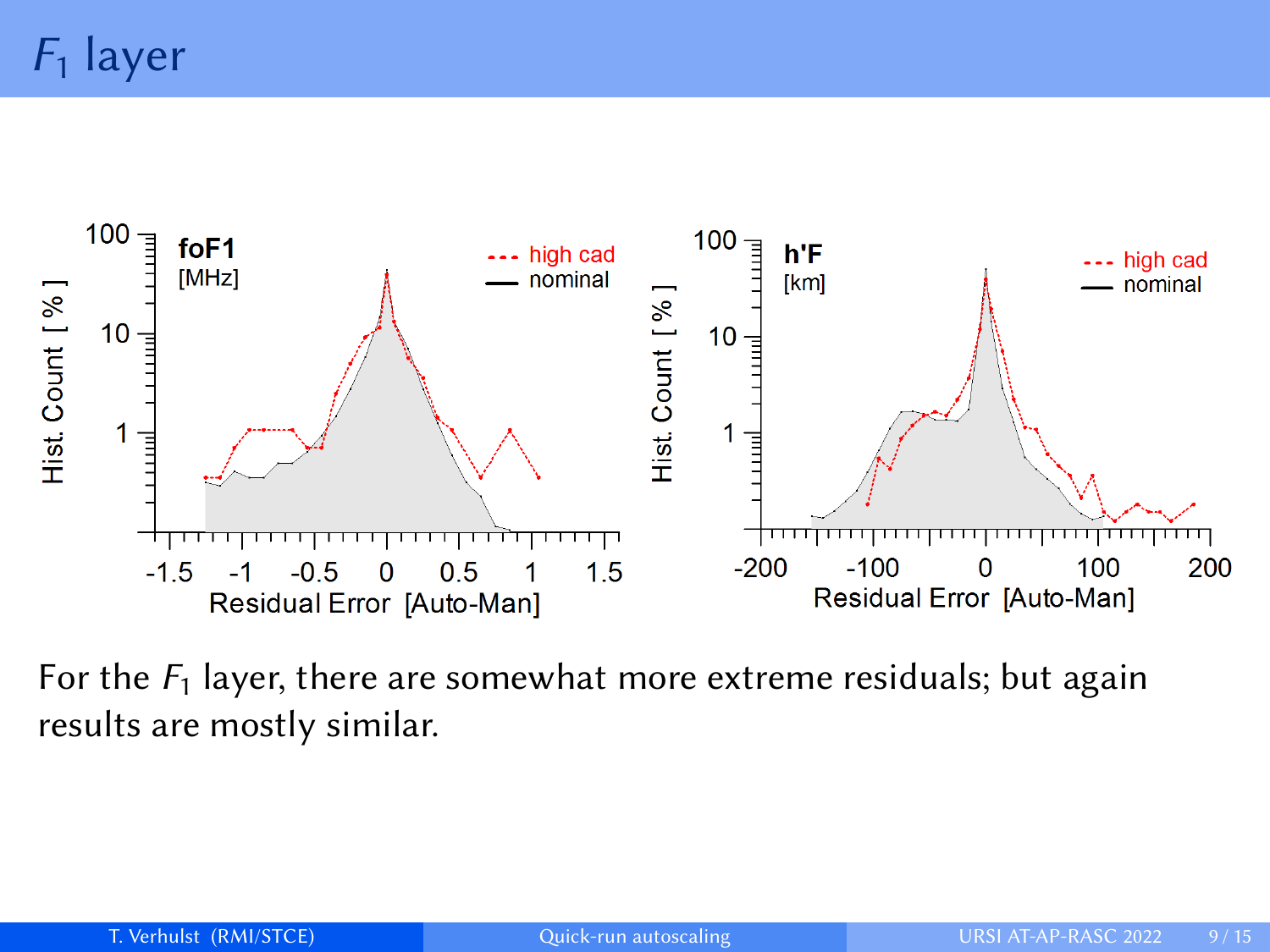E layer



Especially for  $f_0E$ , the scaling of quick run ionograms seem to perform better, possibly due to the (lack of) sporadic layer.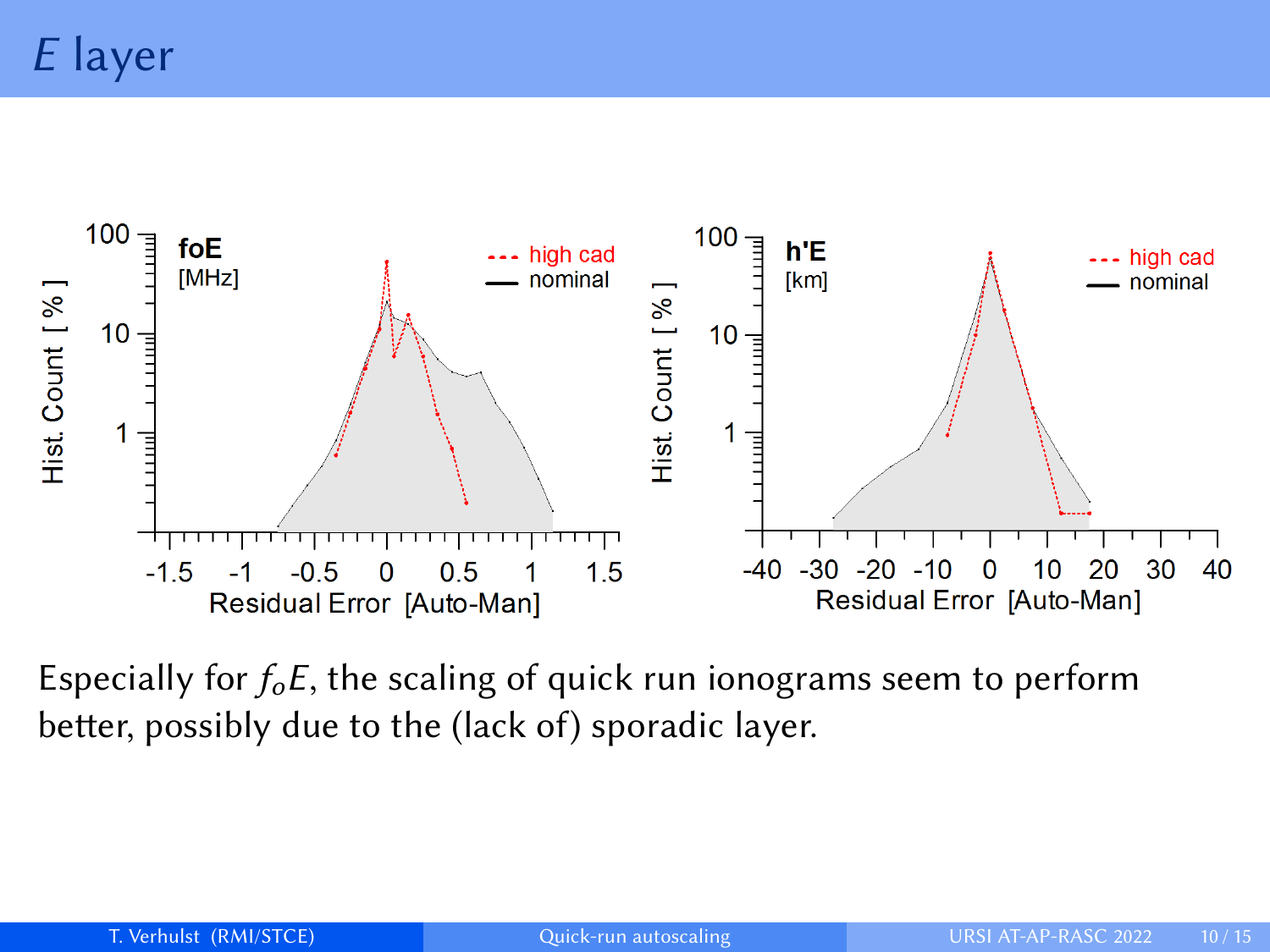

The sporadic layers were scaled quite well by Artist, but there were not many extreme cases in the data set.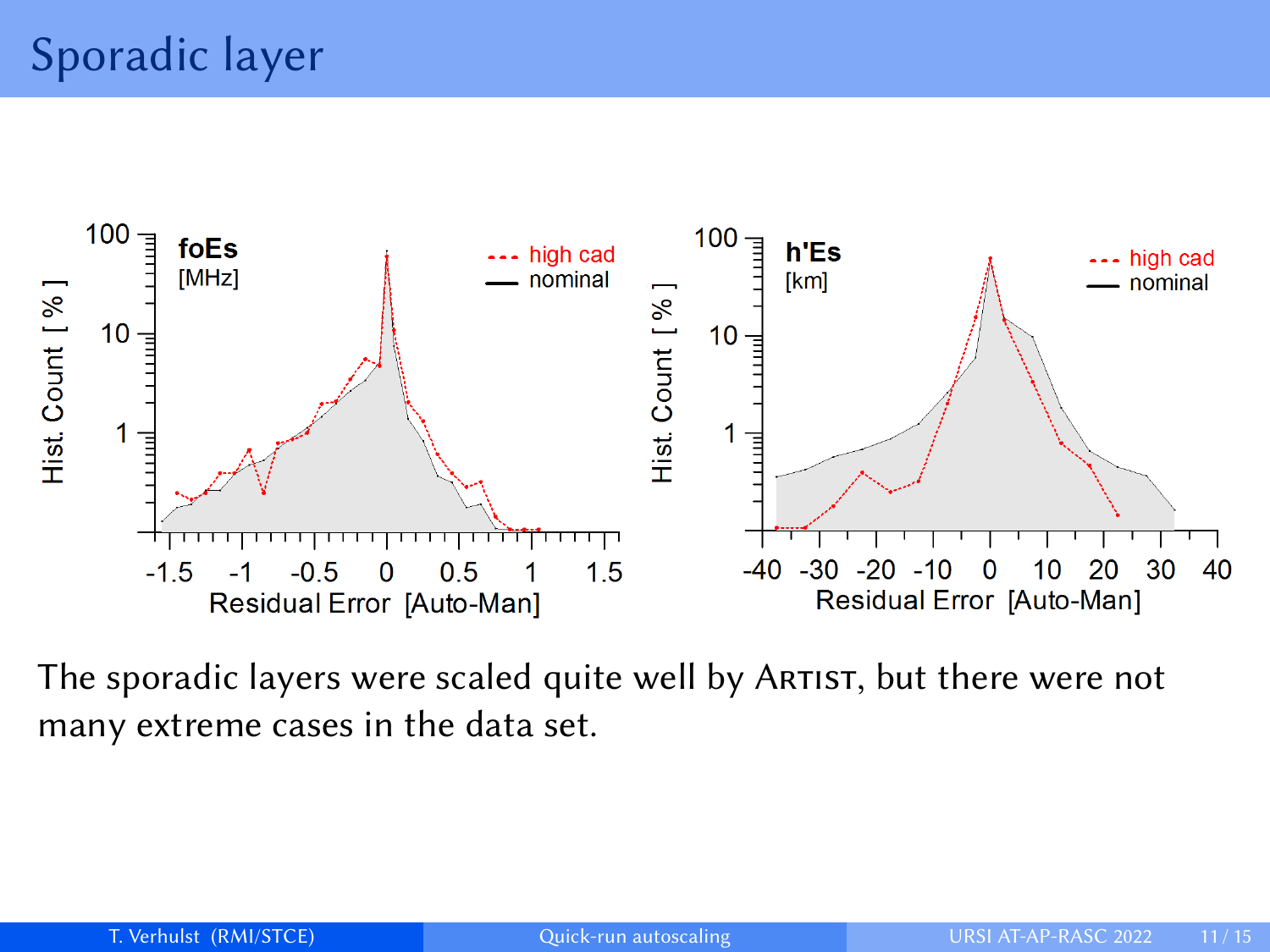

 $M(3000)$  in particular is scaled worse for quick run ionograms. Notice the asymmetry of the distribution.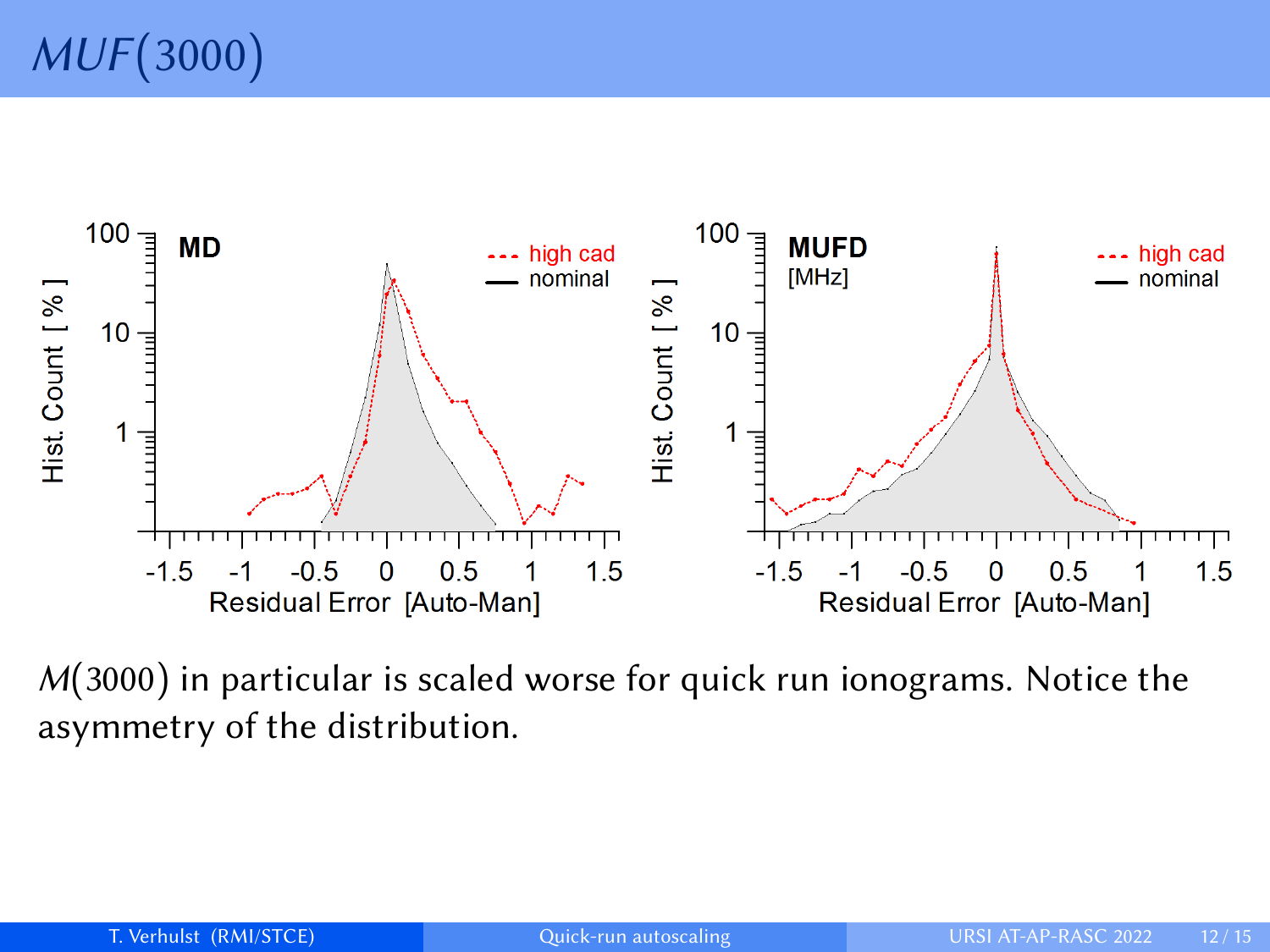## Error bounds

| Characteristic            | nominal         | quick-run       |
|---------------------------|-----------------|-----------------|
| $f_oF_2$ [MHz]            | $(-0.35,+0.25)$ | $(-0.80,+0.20)$ |
| $h'F_2$ [km]              | $(-115,+45)$    | $(-170,+50)$    |
| $f_oF_1$ [MHz]            | $(-0.60,+0.40)$ | $(-0.70,+0.50)$ |
| $h'F$ [km]                | $(-95, +35)$    | $(-80,+70)$     |
| $f_oE$ [MHz]              | $(-0.30,+0.30)$ | $(-0.20,+0.30)$ |
| $h'E$ [km]                | $(-6,+6)$       | $(-5,+5)$       |
| $f \circ E \circ [M H z]$ | $(-0.80,+0.35)$ | $(-0.90,+0.40)$ |
| $h'Es$ [km]               | $(-18, +16)$    | $(-10,+10)$     |
| MUF(3000) [MHz]           | $(-0.55,+0.50)$ | $(-2.60,+1.50)$ |
| M(3000)                   | $(-0.20,+0.25)$ | $(-0.20,+0.70)$ |

#### 95% confidence bounds for quick-run and standard ionograms:

#### Impact of season and solar activity?

Due to the irregular and sparse distribution of data, we cannot evaluate the potential impact of seasonal and solar activity variations.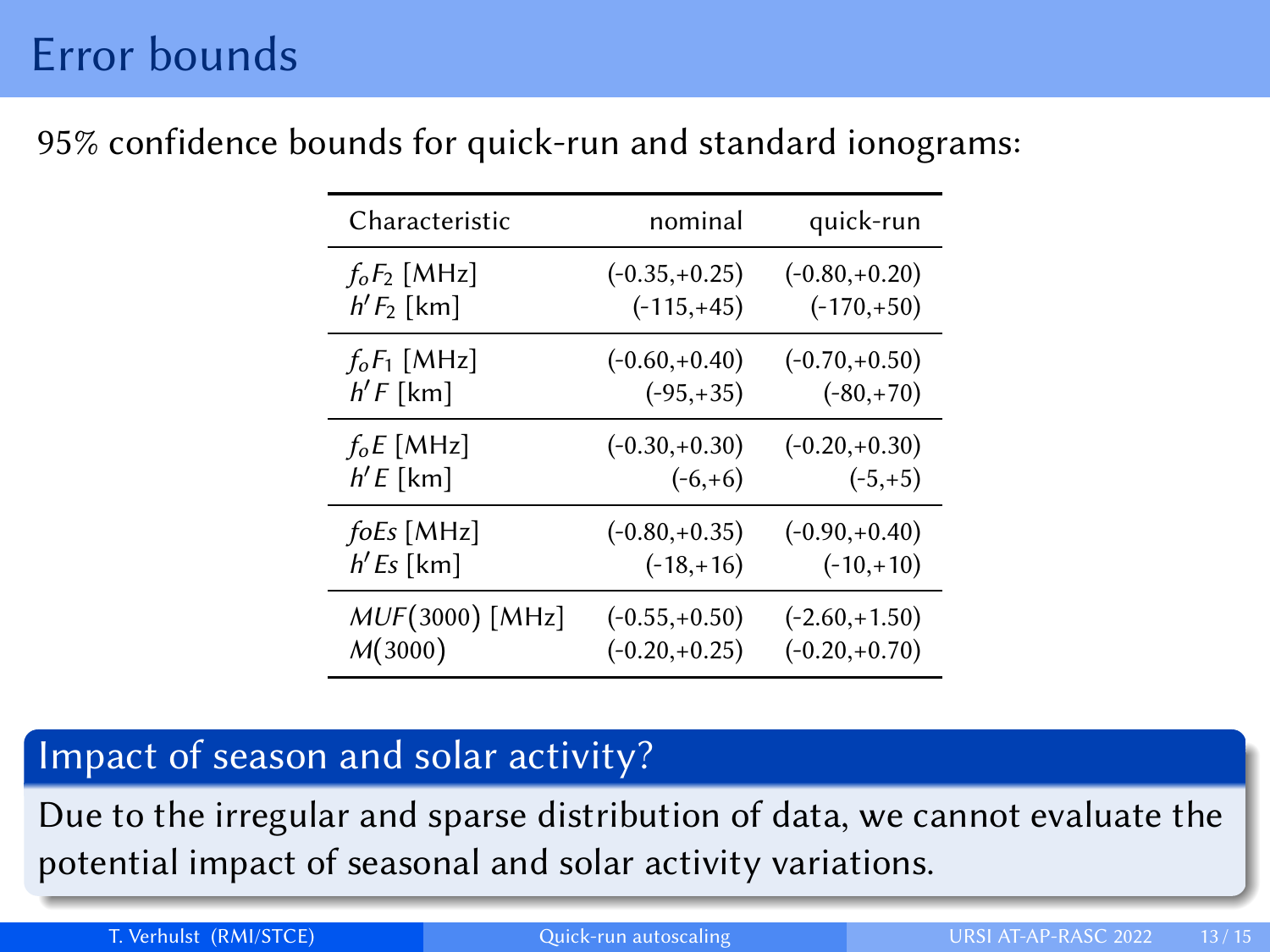<span id="page-13-0"></span>Recommended changes to keep obtaining good ARTIST performance:

- Limit height and frequency ranges: no impact.
- <sup>2</sup> Use O-polarisation only: usually no impact.
- Coarse and fine frequency steps: might affect some characteristics.
- **1** Integrated repeats or pulse waveform: try not to change.

Following these guidelines, one can obtain autoscaling results of reasonable reliability for 15 sec. ionograms.